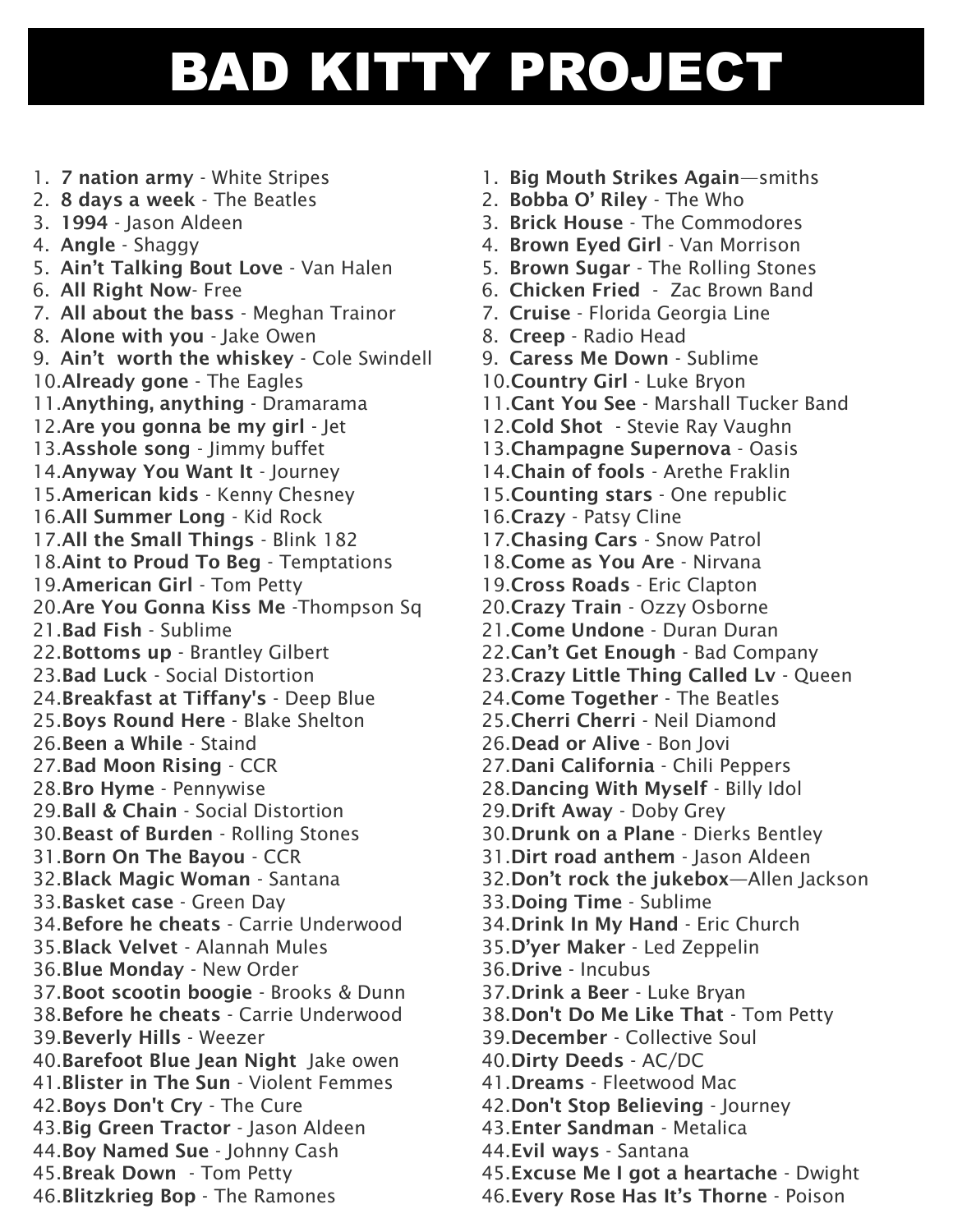1. **Fell in Love The Girl** -The White Stripes 2. **Faith** - George Michael 3. **Fast as You** - Dwight Yokam 4. **Free Bird** - Lynyrd Skynyrd 5. **Fever** - Michael Bubble 6. **Flake** - Jack Johnson 7. **Folsom Prison Blues** - Johnny Cash 8. **Footloose** - Kenny Loggins 9. **Free Falling** - Tom Petty 10.**Friends in Low Places** - Garth Brooks 11.**Feel Like Making Love** - Bad Company 12.**Give Me Three Steps** - Lynyrd Skynyrd 13.**Get Down Tonight** - KC & Sunshine Band 14.**Give Me One Reason** - Tracy Chapman 15.**Guitars & Cadillac's** - Dwight Yokam 16.**Green River** - C.C.R. 17.**Hard to Handle** - The Black Crows 18.**Hash Pipe** - Weezer 19.**Heart Shaped Box** - Nirvana 20.**Hey Jealousy** - Gin Blossoms 21.**Hey Jude** - The Beatles 22.**Here in the real world** - George Jones 23.**Hey Joe** - Jimmy Hendricks 24.**Heart Shaped Box** - Nirvana 25.**Hey Yeah** - Outcast 26.**House is a rockin** - Stevei Ray Vaughn 27.**Hit Me With UR Best Shot** - Pat Benetar 28.**Hurt So Good** - John Cougar 29.**Hungry Like The Wolf** - Duran, Duran 30.**Honkey Tonk woman** - Rolling Stones 31.**Hotel California** - The Eagles 32.**Honey Bee** - Blake Shelton 33.**Highway To Hell** - AC/DC 34.**Hey There Delilah** - Plain White Tee's 35.**House of the Rising Sun** - Animals 36.**I'm just a girl** - No Doubt 37.**I'm Yours** - Jason Mraz 38.**I love rock & roll** - Joan Jett 39.**I'm Yours** - Jason Mraz 40.**I want you to want me** - Cheap Trick 41.**I will survive** - Gloria Gaynor 42.**It's been a while** - Staind 43.**In The End** - Lincoln Park 44.**Island In The Sun** - Weezer 45.**Interstate Love Song** - S.T. P 46.**I Saw her Standing There** - eatles 47.**I Shot the Sheriff** - Bob Marley 48.**I Will Follow** - U2 49.**I Love This Bar** - Toby Keith 50.**Jenny, Jenny** - Tommy Tutone

- 1. **Just Like Heaven** The Cure
- 2. **Just The Way You Are** Bruno Marz
- 3. **Jessie's Girl** Rick Springfield
- 4. **Johnny be good** Chuck Berry
- 5. **Jumping Jack flash** Rolling Stones
- 6. **Just girl** No Doubt
- 7. **Knocking on Heavens Door** Bob Dylan
- 8. **Keep Hands to Yourself** Georgia Sats.
- 9. **Kryptonite** 3 Doors Down
- 10.**Killing in The Name**  Rage
- 11.**Kiss** Prince
- 12.**Little Wing** Stevie Ray Vaughn
- 13.**Longview** Green Day
- 14.**Learn to Fly** Foo Fighters
- 15.**Lonely Boy** Black Keys
- 16.**Lover, Lover** Jarrod Nieman
- 17.**Love Song** The Cure / 311
- 18.**Living On A Prayer** Bon Jovi
- 19.**Lets Get It On** Marvin Gaye
- 20.**Little Sister** Elvis Presley
- 21.**Living After Midnight** Judas Priest
- 22.**Love Me Two Times** The Doors
- 23.**Little Pink Houses** John Cougar
- 24.**Little Red Corvette** Prince
- 25.**La grange** ZZ Top
- 26.**Long white cadillac** Dwight Yoakam
- 27.**Lose your love** The Outfield
- 28.**Louie, Louie** The Kingsmen
- 29.**Melt With You** Modern English
- 30.**Margaretville** Jimmy Buffet
- 31.**Man in the box** Alice & Chains
- 32.**Machine head** Bush
- 33.**Mercy**  Duffy
- 34.**Moves like Jagger** Maroon 5
- 35.**My Best Friends Girlfriend** The Cars
- 36.**Mary Jane's Last Dance** Tom Petty
- 37.**My Kinda Party** Jason Aldeen
- 38.**Mustang Sally** The Commitments
- 39.**My Own Worst Enemy** Lit
- 40.**Mr. Brightside** The Killers
- 41.**Me and Booby McGee** Janis Joplin
- 42.**Maggie May** Rod Stewart
- 43.**Moon Dance** Van Morrison
- 44.**Mother** Danzig
- 45.**Miss You** The Rolling Stones
- 46.**Man In The Box** Alice In Chains
- 47.**My Prerogative** Bobby Brown
- 48.**Neon Moon**  Brooks & Dunn
- 49.**Oye Como Va** Santana
- 50.**Old Time Rock & Roll** Bob Seger